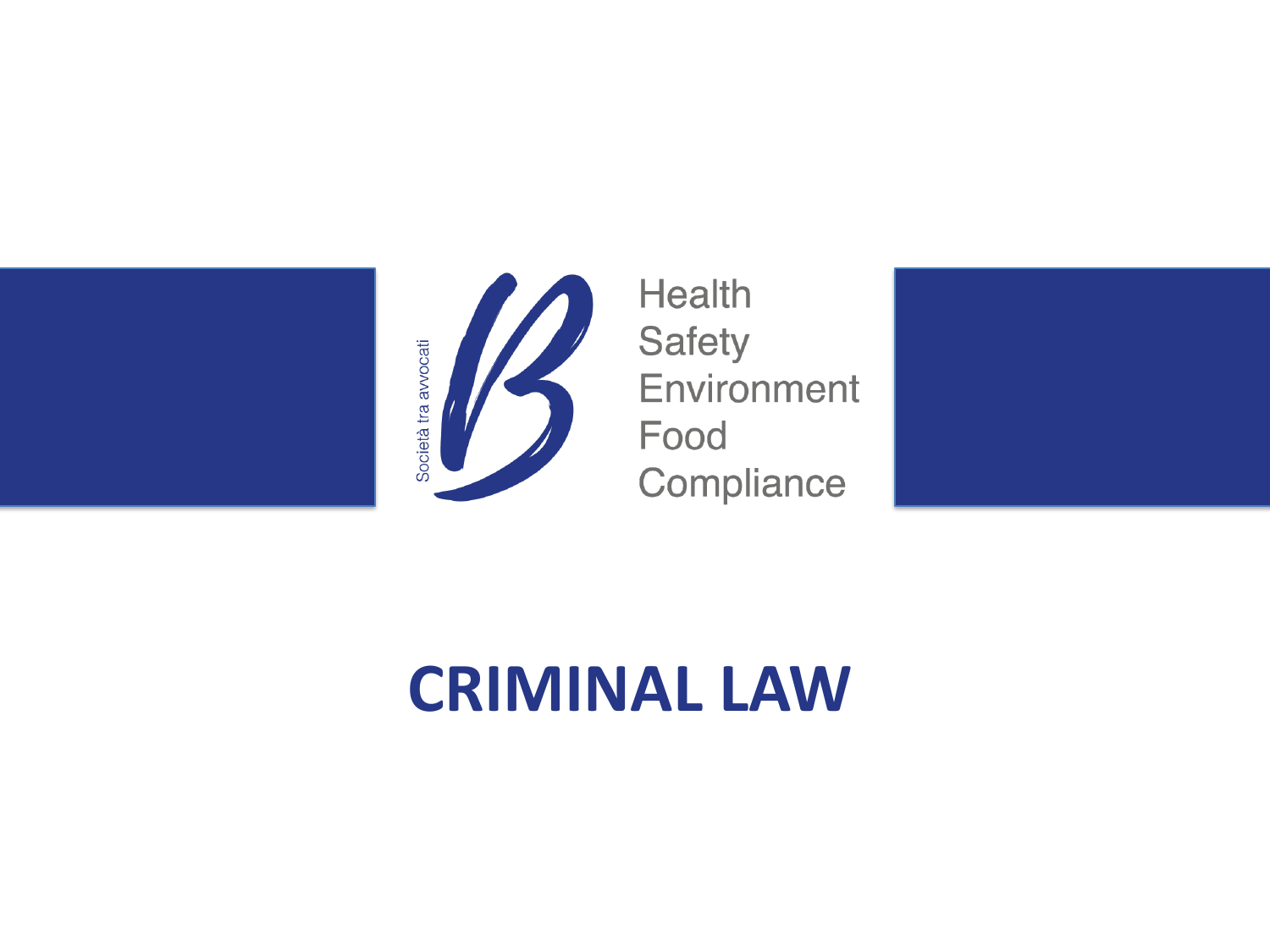

#### **ABOUT US**

is an independent Law Firm founded in 2020 by two Professors of Law at the University with a shared vision of the legal practice: high specialization, competence and quality of work, understanding and knowledge of the Clients' business, flexibility, growth and nurturing of young talents.

We are a sort of "*Atelier of Law*" that seeks tailor made solutions for Clients in the fields of the Environment, Circular Economy, Energy, Safety, Food, Criminal Law as well as Compliance. We have a combined and crosswise approach and therefore we provide 360' assistance in terms of criminal risk management, administrative procedure and civil law.

We represent a unique entity in the Italian Environmental, H&S, Food and Criminal law firms.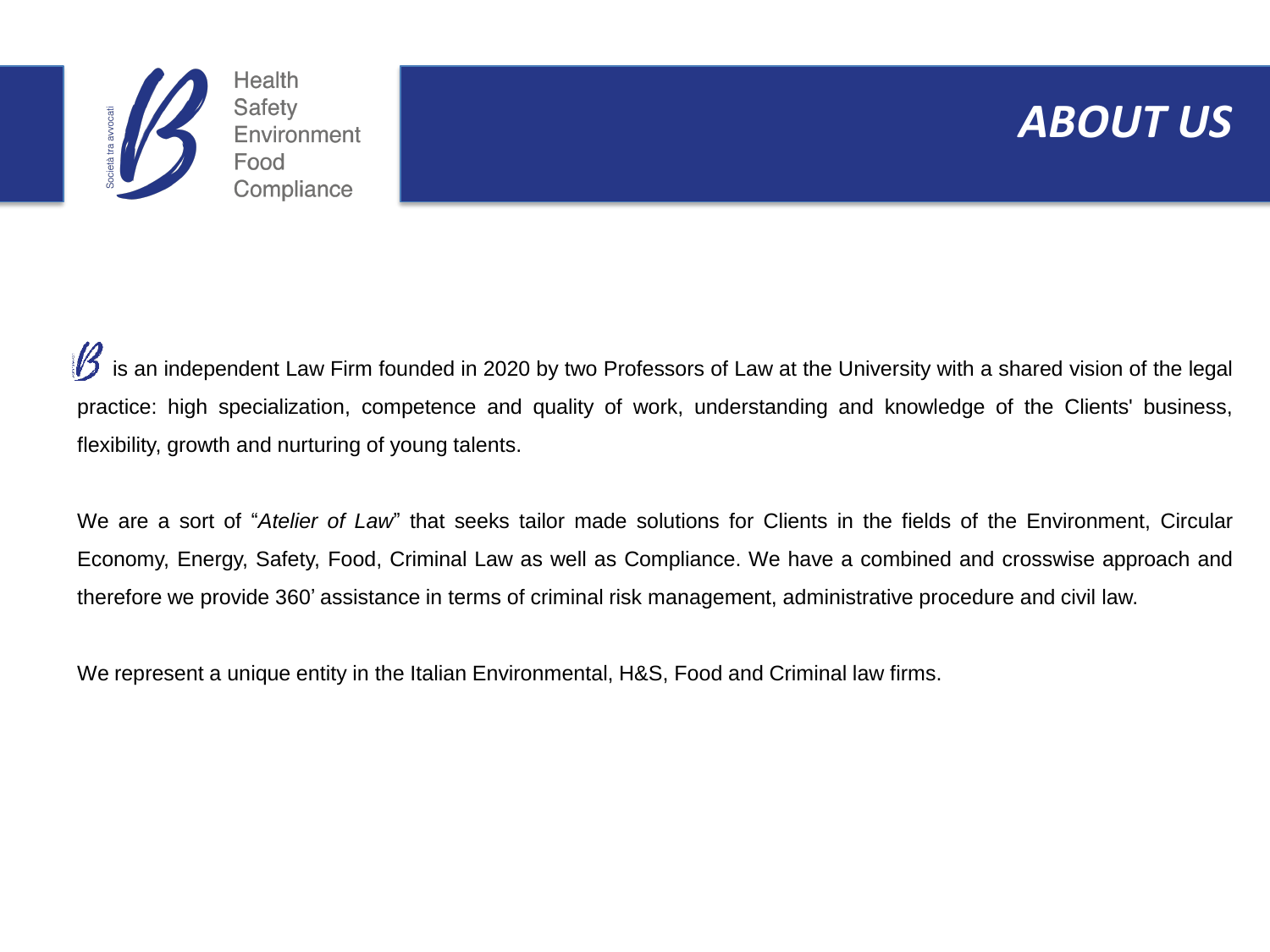



Our strong international vocation is guaranteed by a consolidated network of relationships established with partners of independent law firms from different jurisdictions, which ensure high legal quality and an approach to relations with Clients in line with the style of  $\mathcal B$ .

The deep knowledge of the reference markets, the academic prestige of the Attorneys, the speed of reaction to any request for assistance, the professional background and the spirit of belonging that distinguishes us make  $\beta$  the perfect legal partner for every needs, both for local, national, european and even international.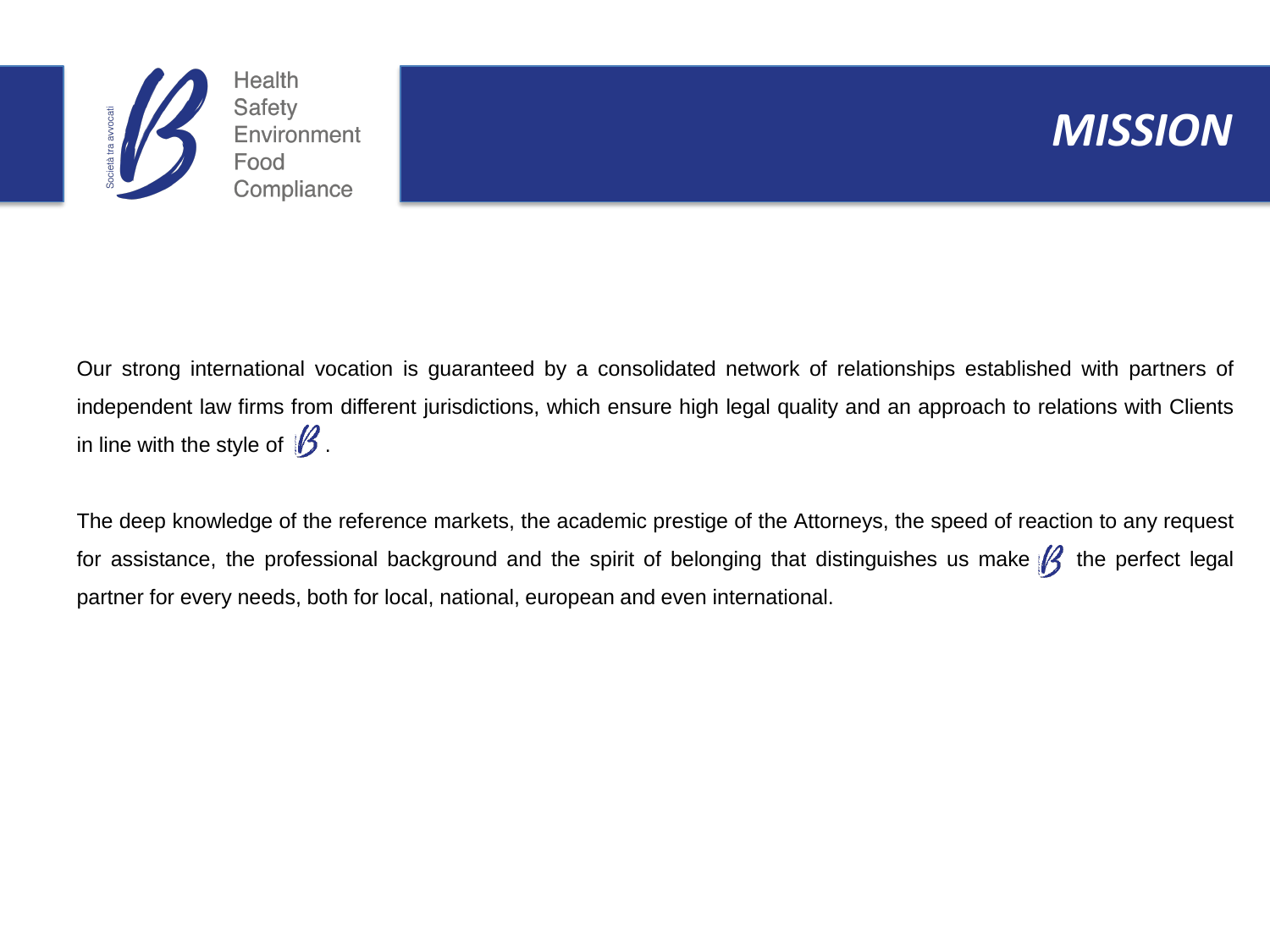

#### MISSION*MISSION*

In everchanging sectors characterized by complex regulations such as those on Criminal Law, Corporate Governance and Regulatory Compliance,  $\beta$  combines over twenty years of professional experience with a high scientific profile.

main Clients are important chemical-food groups, leading companies in drilling and geo-inspection activities for natural resources, petroleum and lubricant companies dedicated to the refining and distribution of products, world leading groups in the production of generic drugs, companies in production and management of renewable sources, companies specialized in environmental, waste and landfill management services, numerous companies engaged in the production and sale of energy, public bodies and cement plants.

Furthermore, **Assists Italian and foreign multinational companies operating in food, chemical-pharmaceutical, defense, oil** & gas, energy, banking and real estate sectors as well as other law firms not holding its specialization.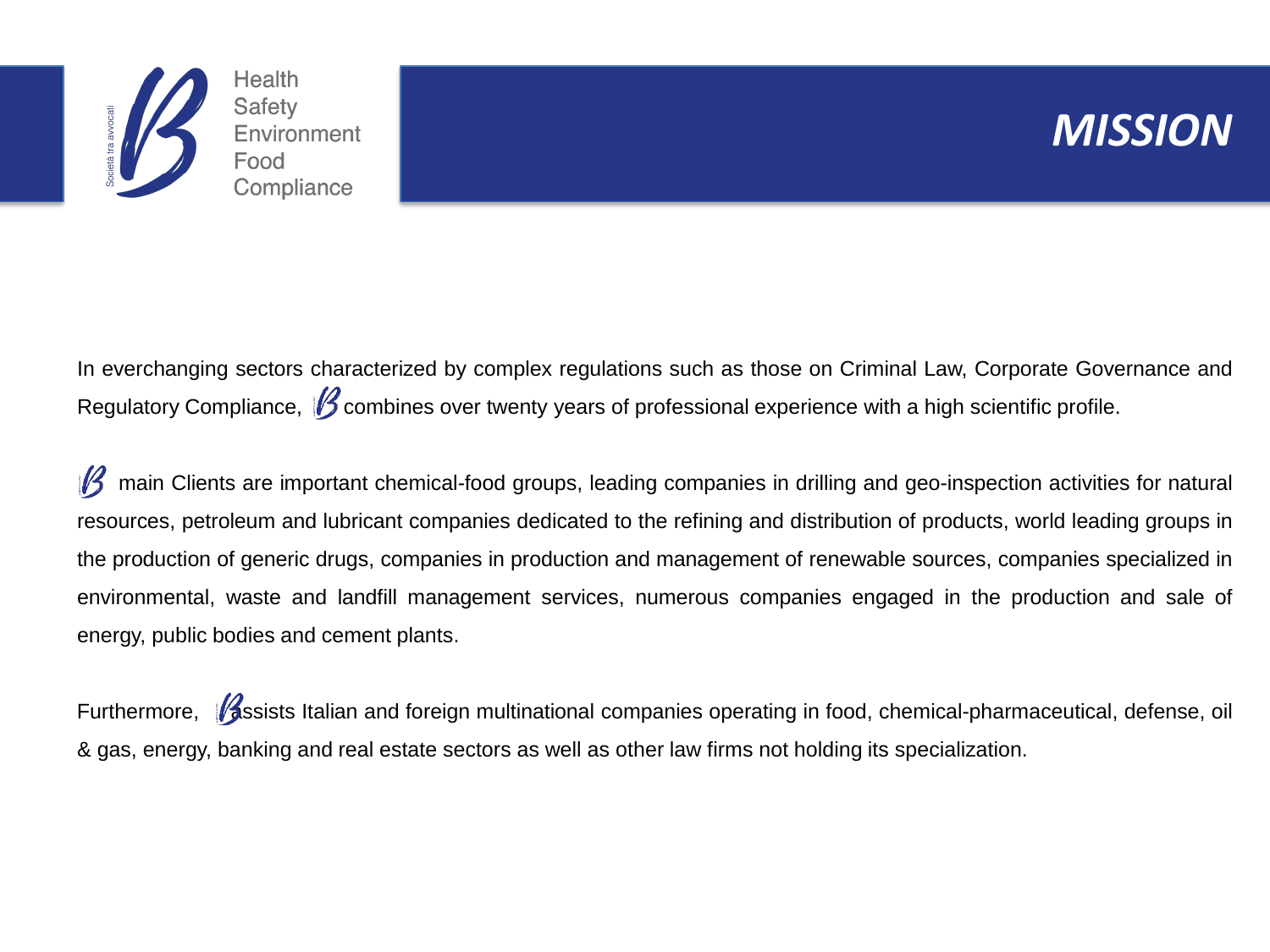

### **SKILLS AND EXPERTISE**

attorneys have gained considerable experience in the area of criminal risk management in business activities with in-depth knowledge also of the issues relating to Legislative Decree no. 231/2001.

The legal advice offered concerns the trial assistance, due diligence, drafting or revision of all the documentation necessary to ensure compliance with the legislation and the prevention of all possible risks.

 $\mathscr B$  it also manages legal audit and self-assessment processes, internal investigations and/or events related to inspections and defensive investigations by the authorities.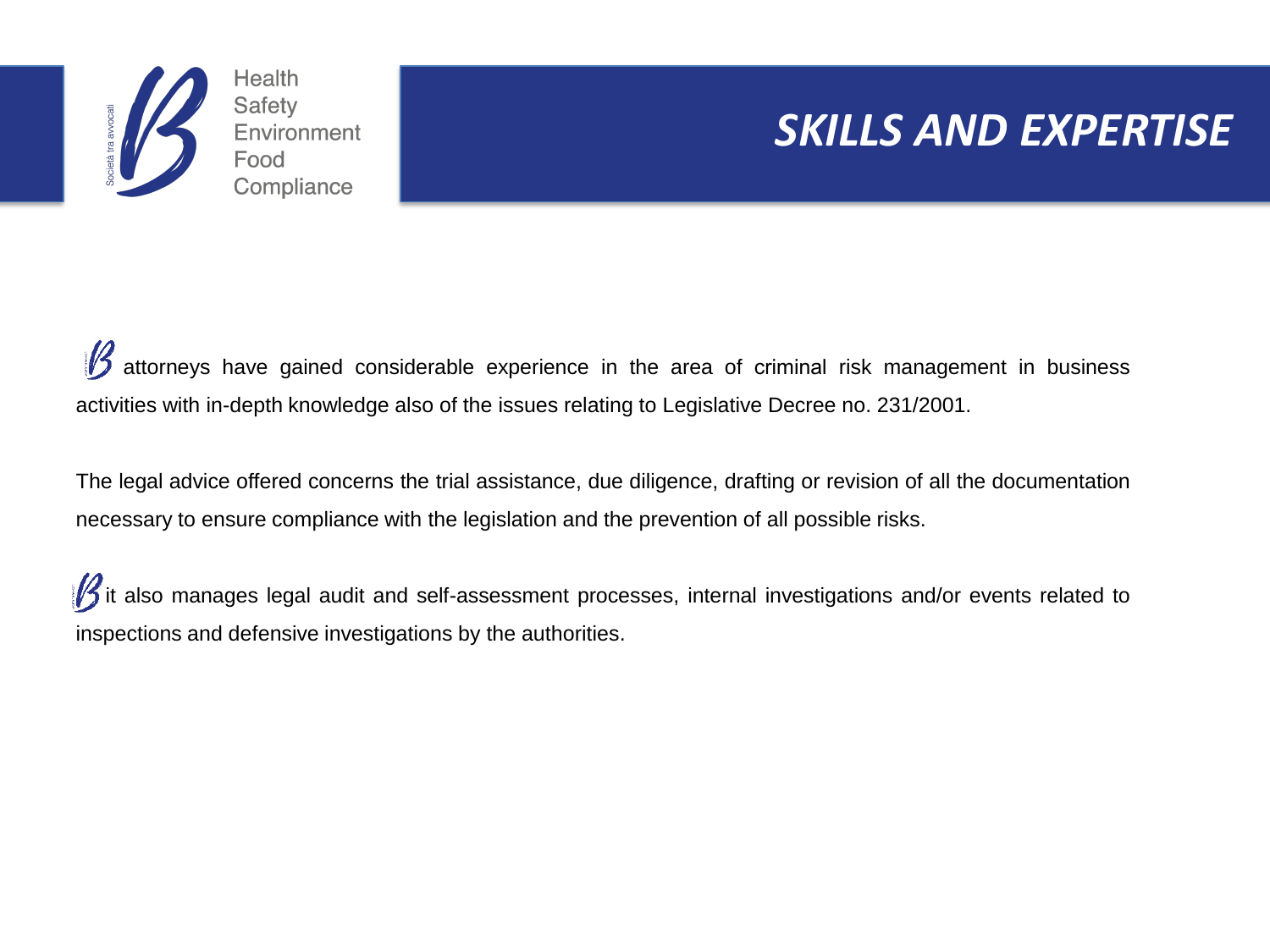

## SKILLS AND EXPERTISE<sup>1</sup>

 $\mathscr B$ approach aims at combining risk management needs with the client's business needs in coordination with the rules of corporate, labor and administrative rules.

### HIGHLIGHTS :

- criminal trials
- due diligence phase
- structuring and drafting the documentation necessary for corporate compliance
- drafting, integration or revision of Models 231
- management of audit processes
- advising on inspections and investigations by supervisory authorities
- event of 231 investigations (including related disciplinary proceedings) and remedial actions
- audit or forensic investigations
- participation in Supervisory Bodies established pursuant to Legislative Decree no. 231/2001
- training activities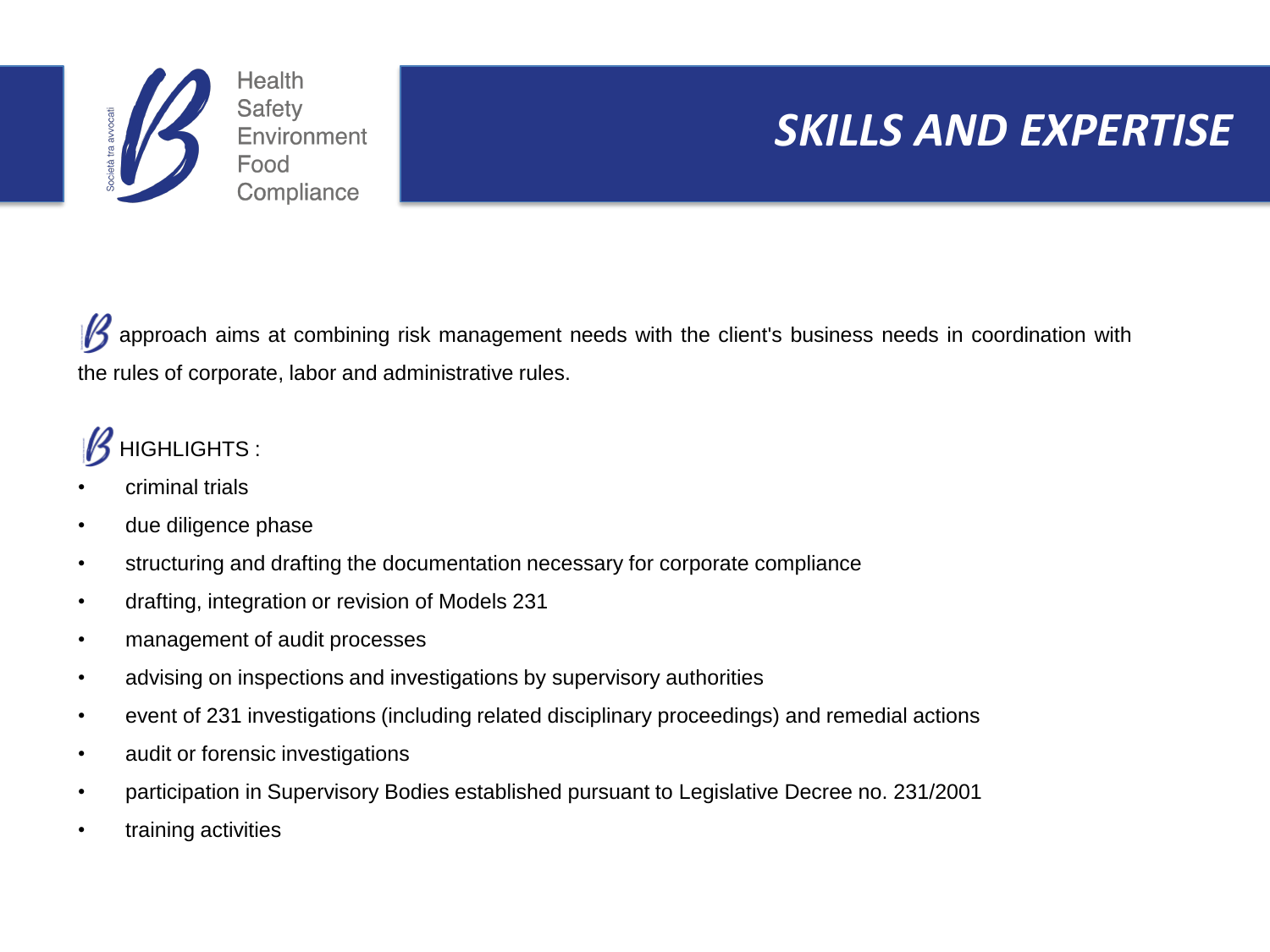





*Elisabetta Busuito* elisabetta.busuito@b-hse.law Elisabetta graduated cum laude in Business and Management and at the School of Law and is author of monographs, scientific publications and articles on issues related to business criminal law. Since 2011 she is a solicitor at higher courts.

She defends for almost thirty years primary domestic and foreign companies, CEO and entrepreneurs in the context of trial relating to corporate, tax and bankruptcy, crimes, against public administration, against the administration of justice, against the public administration, the administration of justice, public faith and public security. As well as for crimes against the person and public safety and ensures full assistance to its clients for 231 decree.

Elisabetta has thus gained a consolidated and recognized experience in all areas of criminal law and she has acquired also an excellent knowledge and a full awareness of all business needs, so that she can usefully support companies in the resolution of all issues involving criminal, actual or potential.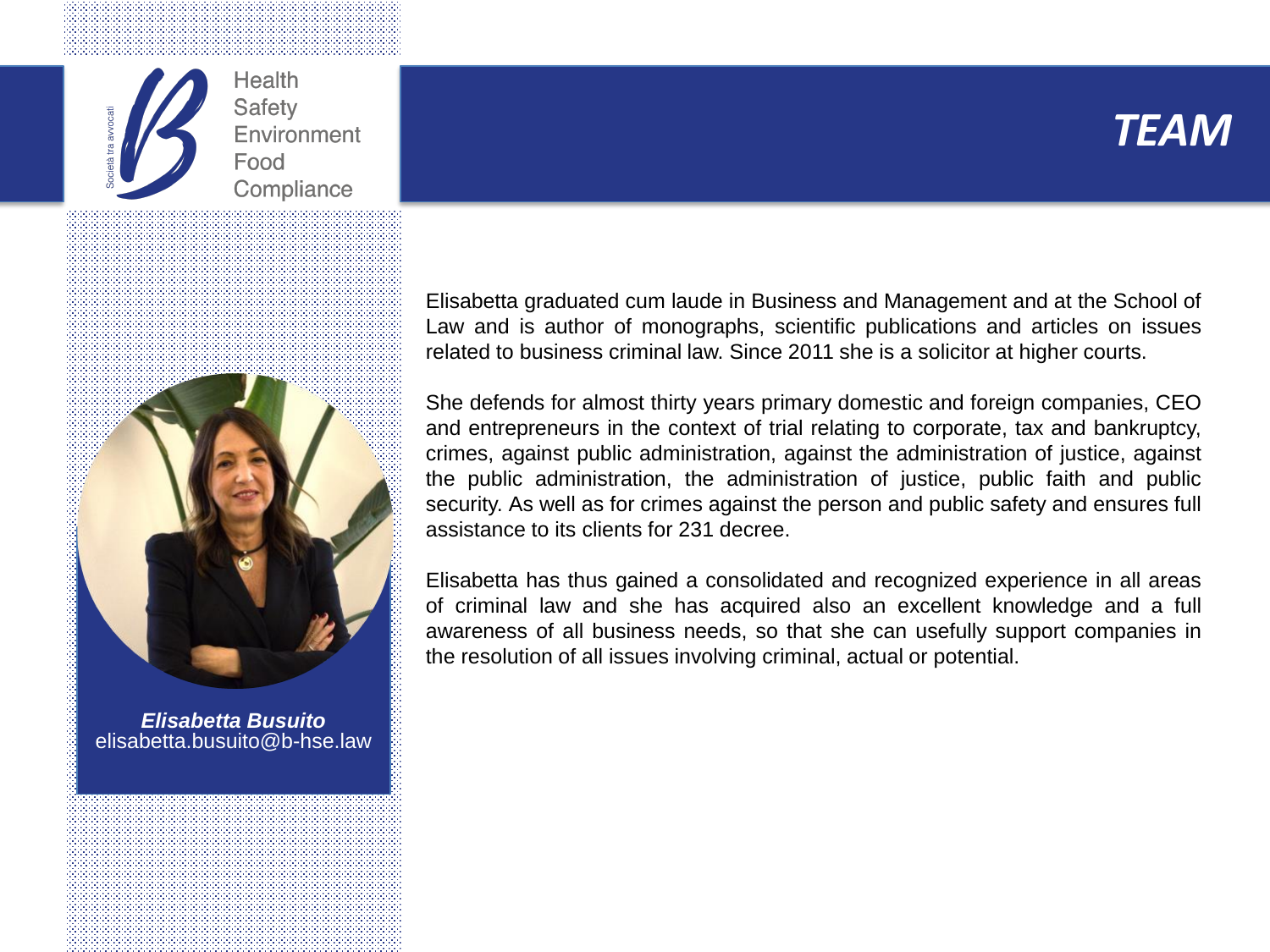



*Francesco Salvi* francesco.salvi@b-hse.law Francesco is an attorney qualified for the Higher Courts specialized in Criminal Law, he has gained a long professional experience in the extrajudicial and procedural legal assistance of public and private entities and companies involved as defendants or aggrieved parties for environmental, health and safety, corporate and town and country planning crimes.

Francesco has specific knowledge and expertise on crime prevention and compliance management, through the implementation of oversight systems, drafting of 231 Models. Francesco has participated in various Supervisory Bodies and Control Bodies of the anti-corruption and "Whisteblowing" system.

Member of the Certification Committee of the Agri-food Quality Department (DQA) of the "*Centro Studi Giuridici*" S.n.a.r.p. and of the Copacons and Copalcons observers at the Coordination of associations for the defense of the environment and the rights of users and consumers (Codacons), Francesco is the author of numerous publications on environmental and agri-food matters and is a scholar of Environmental Law at the University of Macerata.

#### *TEAM*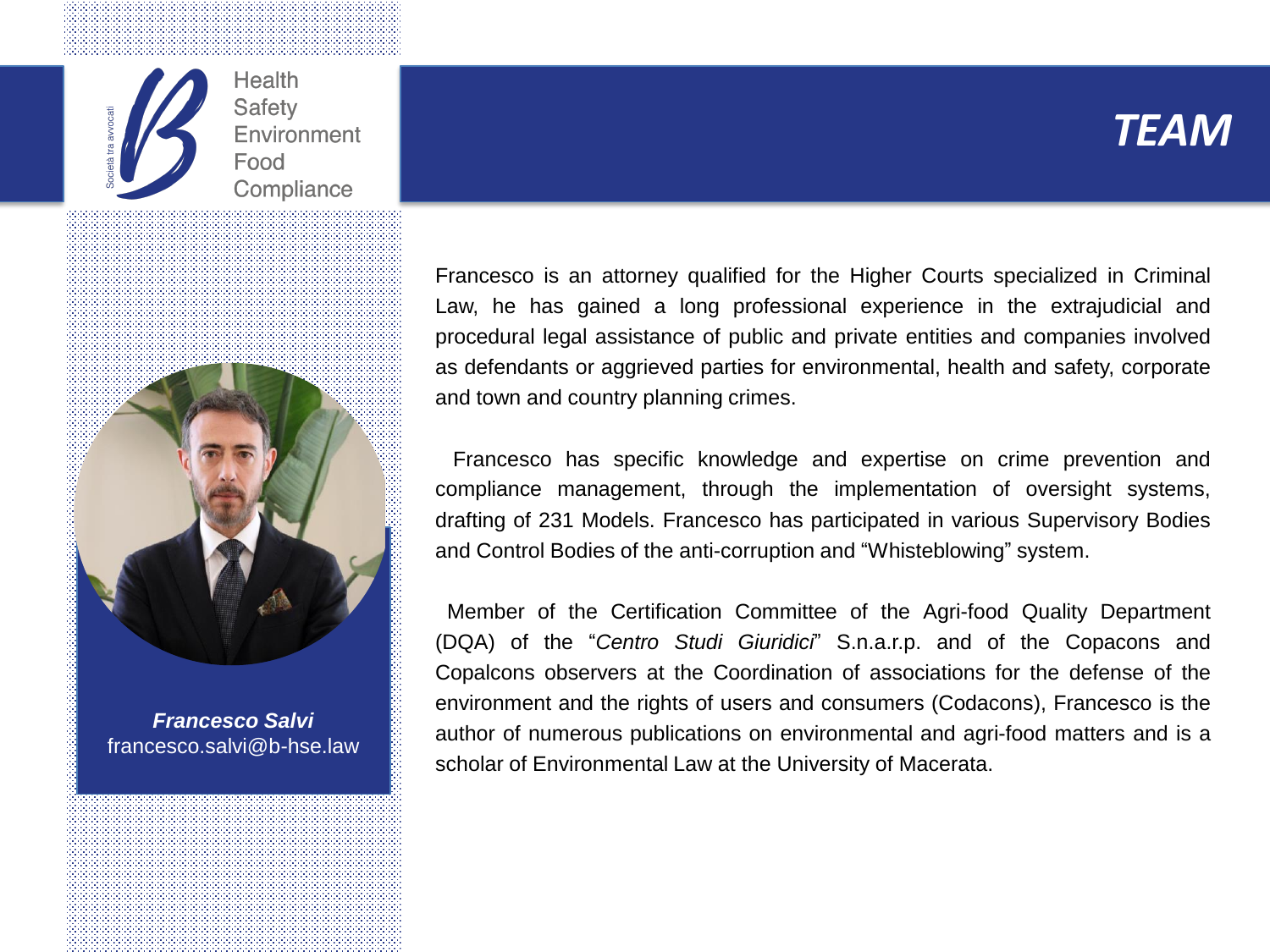





*Matteo Benozzo* matteo.benozzo@b-hse.law

Matteo is Assistant Professor and Tenured Researcher of Law at the University of Macerata, where he teaches Environmental Law. He deepened this subjects for over twenty years, with different publications (books, papers, essays, and articles), participation in conferences and seminars, and he has an outstanding professional experience. He has been Visiting Faculty at the Columbia Law School of New York (NY - USA) in 1999 and at the School of Law of the University of California, Los Angeles (CA - USA) for several years. Matteo has also been Juridical Consultant for the Italian "Senato della Repubblica" since 2006, in particular for the IX and the XIII.

Matteo has specific knowledge and expertise on waste management, remediation of polluted sites, environmental damage, and other issues of Environmental Law, including town and country planning acts and regulations on energy production and circulation.

Matteo has organized and participated in various audits to verify the "environmental risk" and due diligence for the purchase of share packages or controlling stakes in companies, as well as in judgments for the environmental damage, also in public services.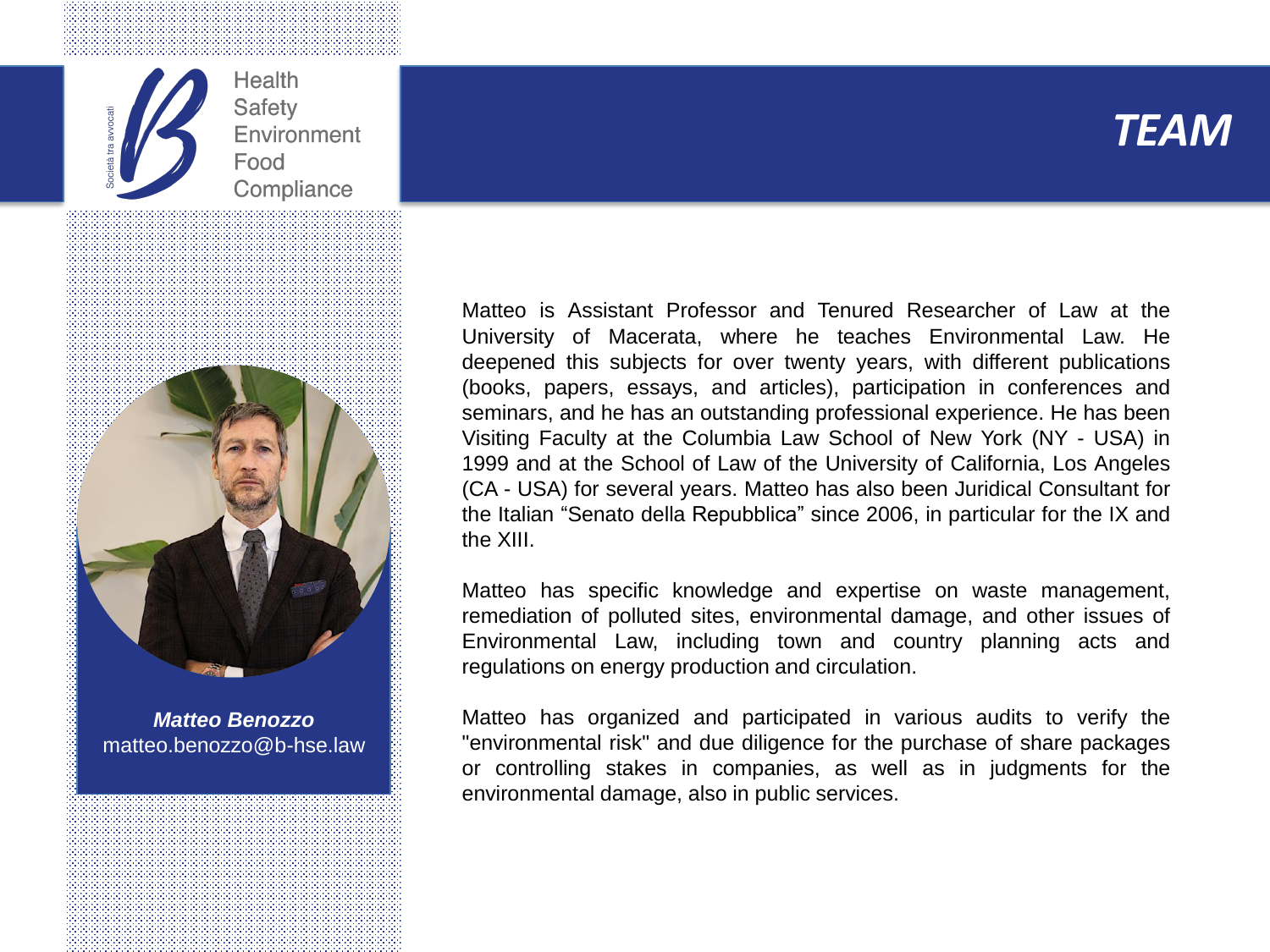





*Francesco Bruno* francesco.bruno@b-hse.law Francesco is an attorney qualified for the Higher Courts and Full Professor at the Campus Bio-medical University of Rome (UCBM). He has been Visitor at Columbia Law School of New York (Center of climate Change Law) in 2012, Visiting Faculty at UCLA School of Law in 2013 and 2014 and Visiting Researcher at Florida International University (FIU) in 2015. He is the author of over 100 scientific publications, books, papers, essays, and articles.

In Environmental and H&S Law, Francesco assists multinational companies and primary Italian companies with reference to criminal responsibility (environmental crimes and the safety of citizens and workers), administrative (sanctions, authorization procedures, relations with the public administration and appeals) and civil responsibility, providing legal assistance both in Court and by supporting clients in the ordinary or extraordinary management of the company.

In the field of Food Law, he has gained relevant experience regarding the entire food chain, relations with consumers and in all matters relating to product safety, under the various criminal, administrative and civil profiles. He is "probiviro" of "Federalimentare" since 2021 and a member of the National Food Safety Committee (CNSA) since 2022.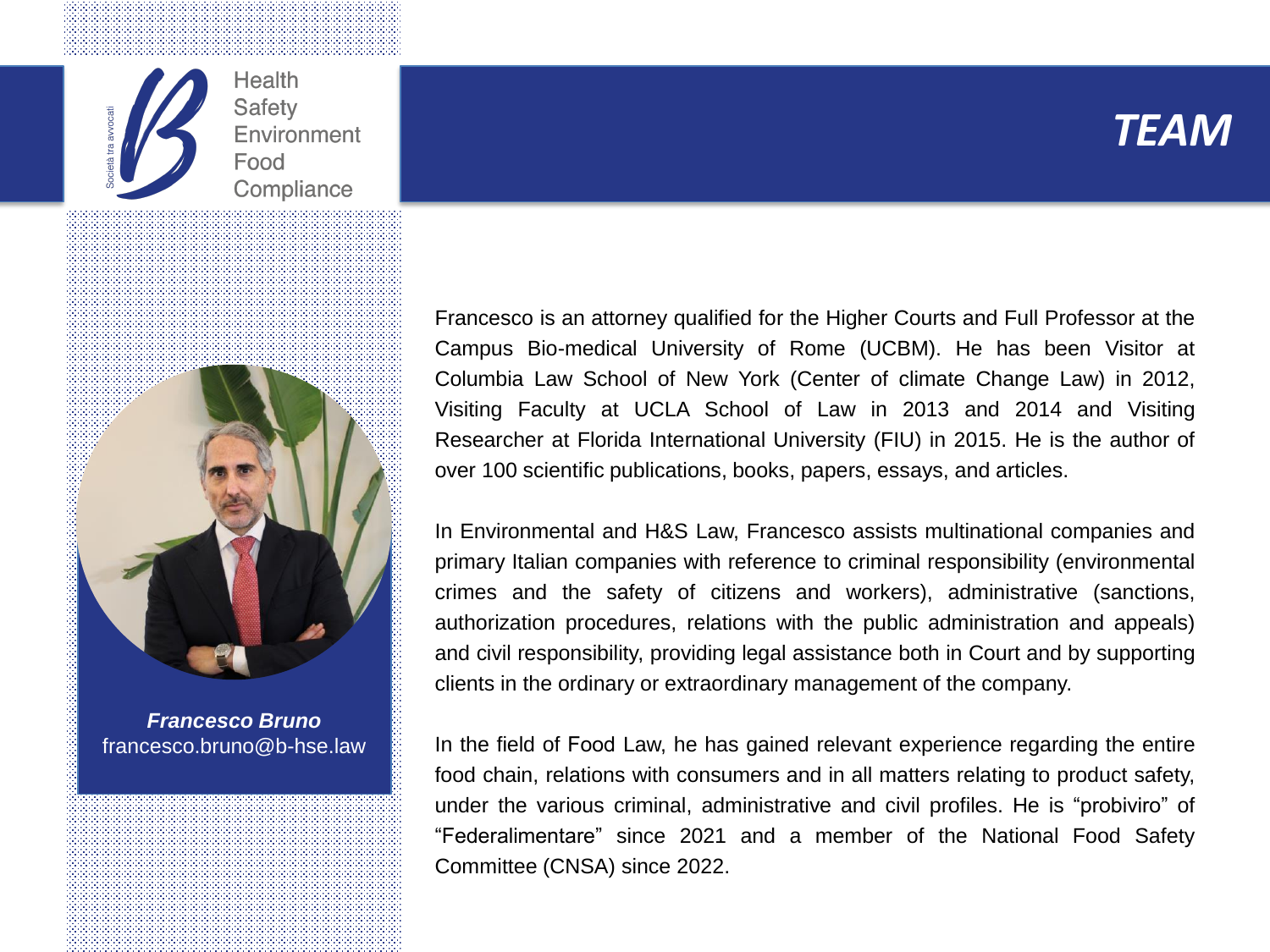





Filippo.sarci@b-hse.law

Filippo is an attorney with a strong expertise in Criminal Law and he has a long professional experience, both in the most traditional sectors, such as crimes against the person, family or property, and in those related to the law of the economy, business and environment.

He practices for private and public entities involved - as accused/offended parties - in urban, environmental, H&S and against the heritage.

In the same sectors he offers extrajudicial assistance and collaborates in scientific publications on Criminal Procedural Law. *Filippo Sarcì*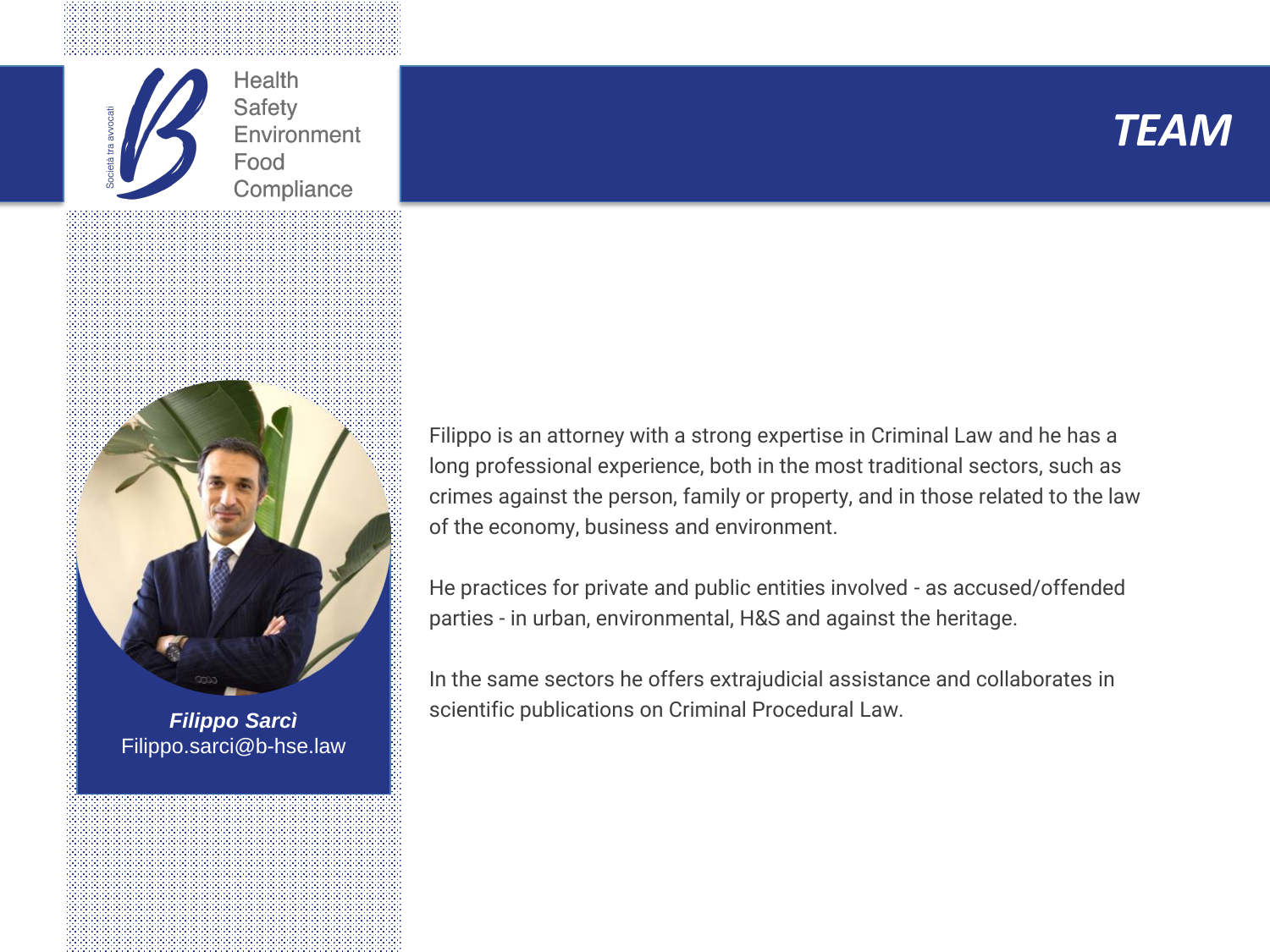

Health & Safety Environment Food Compliance **Criminal Law** 





*Maria Elisa Porcaro* mariae.porcaro@b-hse.law Maria Elisa is an attorney with a strong expertise in Criminal Law, she gained her experience thanks to an active participation in different procedures of national importance.

She provides judicial assistance and advice on white collar crimes (especially on bankruptcy, work and Environmental law), as well as on the more traditional sectors of Criminal Law, including the crime against the Public Administration, medical responsibility and associative crimes.

She attended the School of Legal Professions with judicial - forensic address in 2010 and she's author of scientific publication on bankruptcy crimes and Criminal Procedural Law.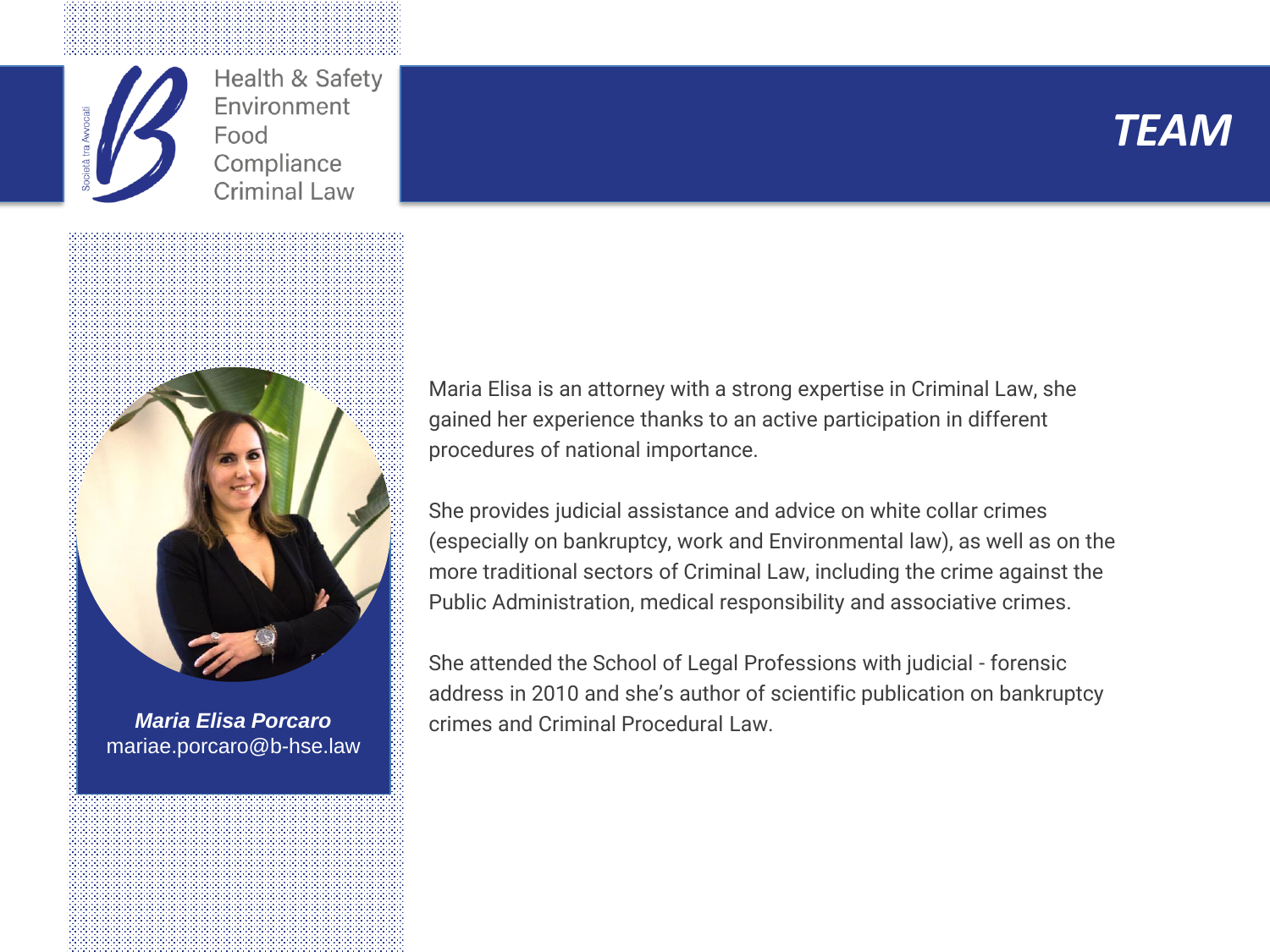

Health & Safety Environment Food Compliance **Criminal Law** 





*Jacopo Inaspettato* jacopo.inaspettato@b-hse.law

Jacopo focuses on white collar crimes, providing assistance to national and international clients in particular in corporate liability, banking as well as crimes against the market abuse and the public administration.

He also dealt with criminal proceedings against companies charged pursuant to legislative decree n. 231/2001 and assists international and national companies providing advice regarding the management and compliance models, including listed companies and public institutions.

Jacopo is graduated cum laude at "Luiss Guido Carli" Law School in Rome.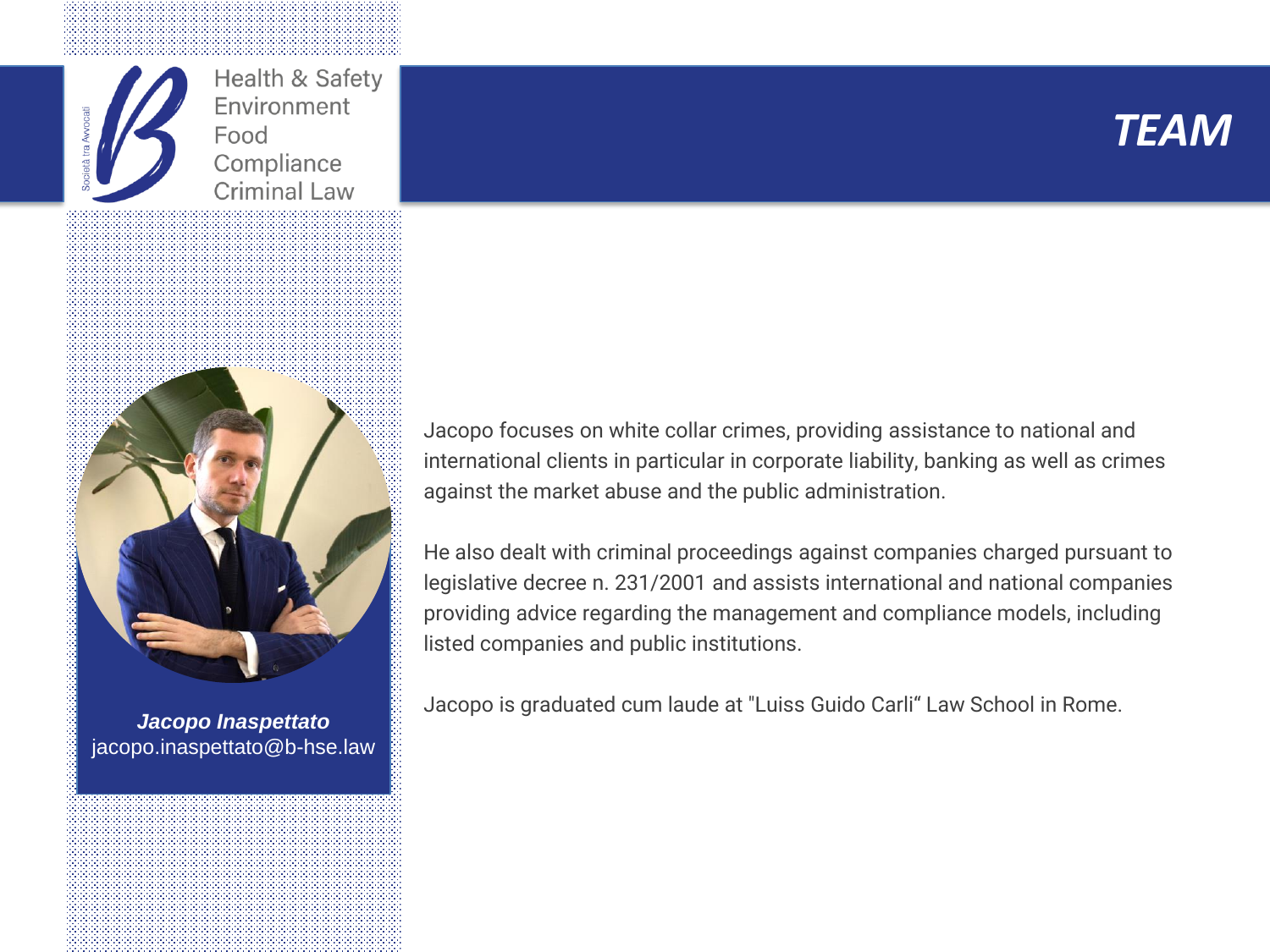





*Ginevra Brutto* ginevra.brutto@b-hse.law Ginevra practices Criminal and Administrative Environmental Law, providing judicial and extrajudicial legal assistance especially in the field of waste, H&S in the workplace and emergency legislation.

Ginevra is specialized with a Master in Cosmetics & Pharma Law at the Business School of Il Sole 24 Ore. She has carried out a professional internship at the Public Prosecutor's Office of Rome assigned to the environmental crimes and crimes against the public administration group.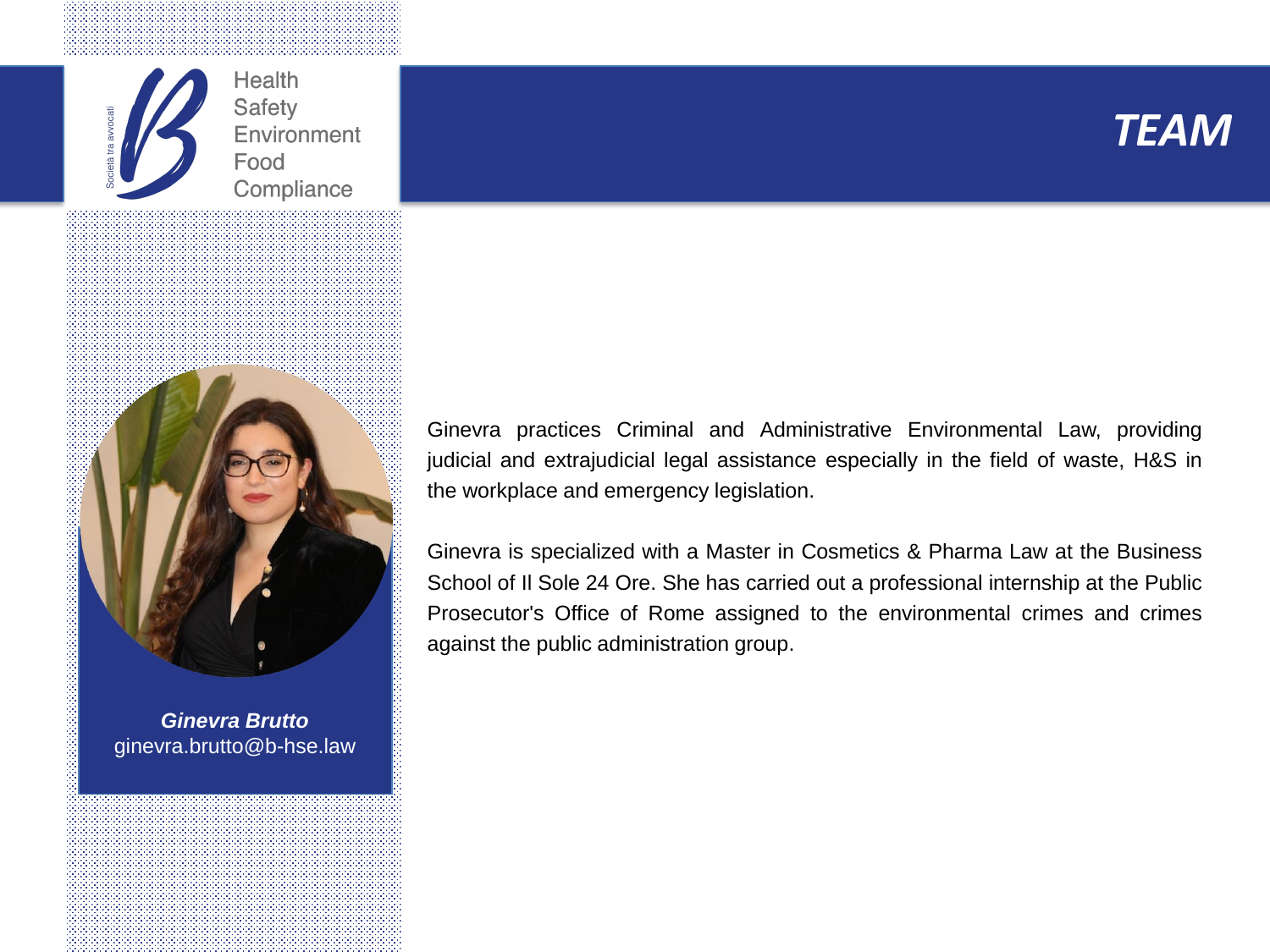

Health & Safety Environment Food Compliance **Criminal Law** 





*Alessandro Silverio* alessandro.silverio@b-hse.law Alessandro focuses on white collars crimes with particular regard to tax, banking and bankruptcy. He also dealt with criminal proceedings against companies charged pursuant to legislative decree n. 231/2001 and assists international and national companies providing advice regarding the management and compliance models, including listed companies and public institutions.

Alessandro is graduated cum laude at "Luiss Guido Carli" Law School in Rome.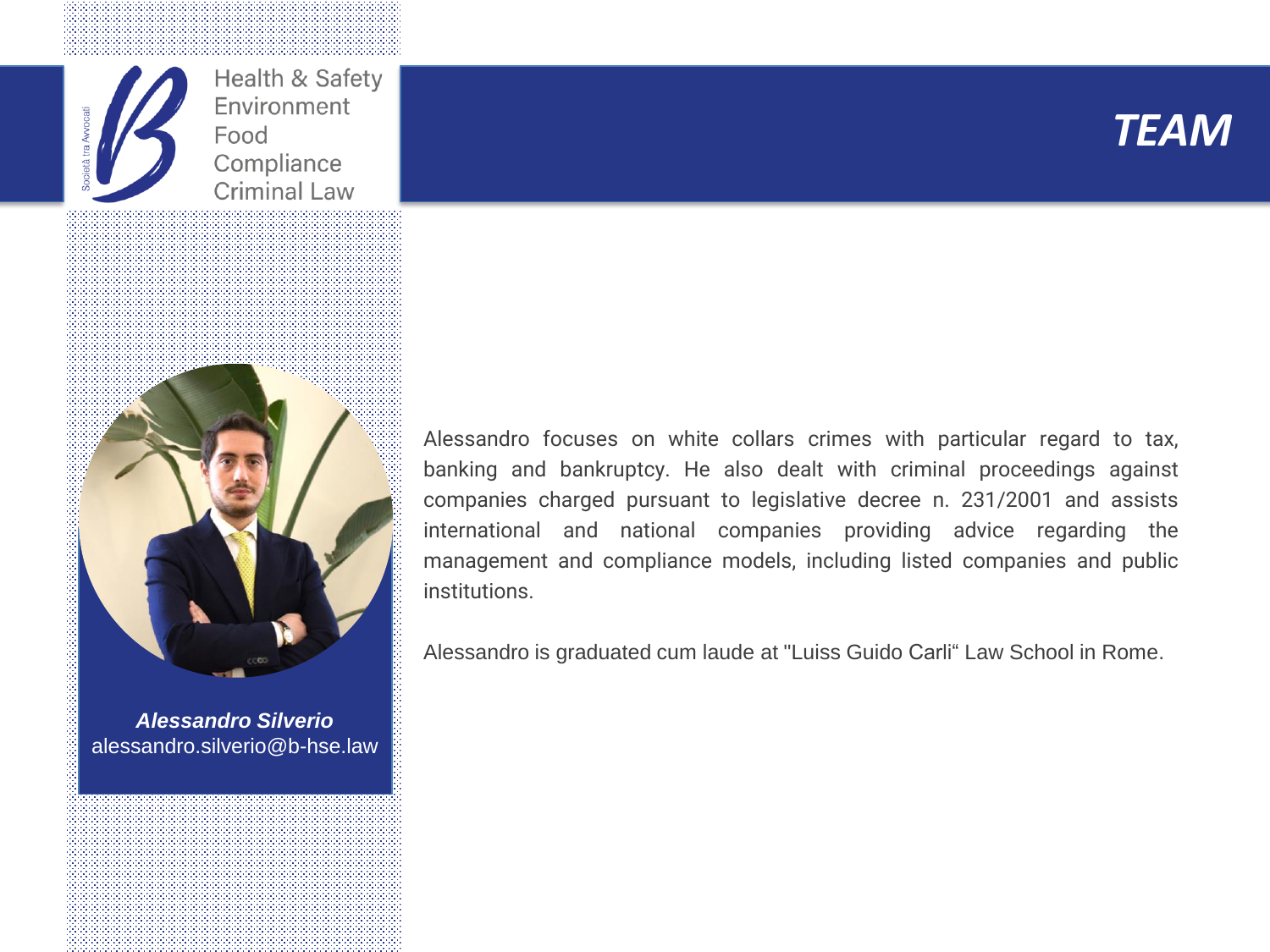





#### **Matteo Benozzo**



Matteo Benozzo and Francesco Bruno *mentioned within the Department of Administrative and Environmental Law of their previous Law Firm*.







#### **ENERGY 2019**

**Best Practice DIRITTO AMBIENTALE** 

Francesco Bruno